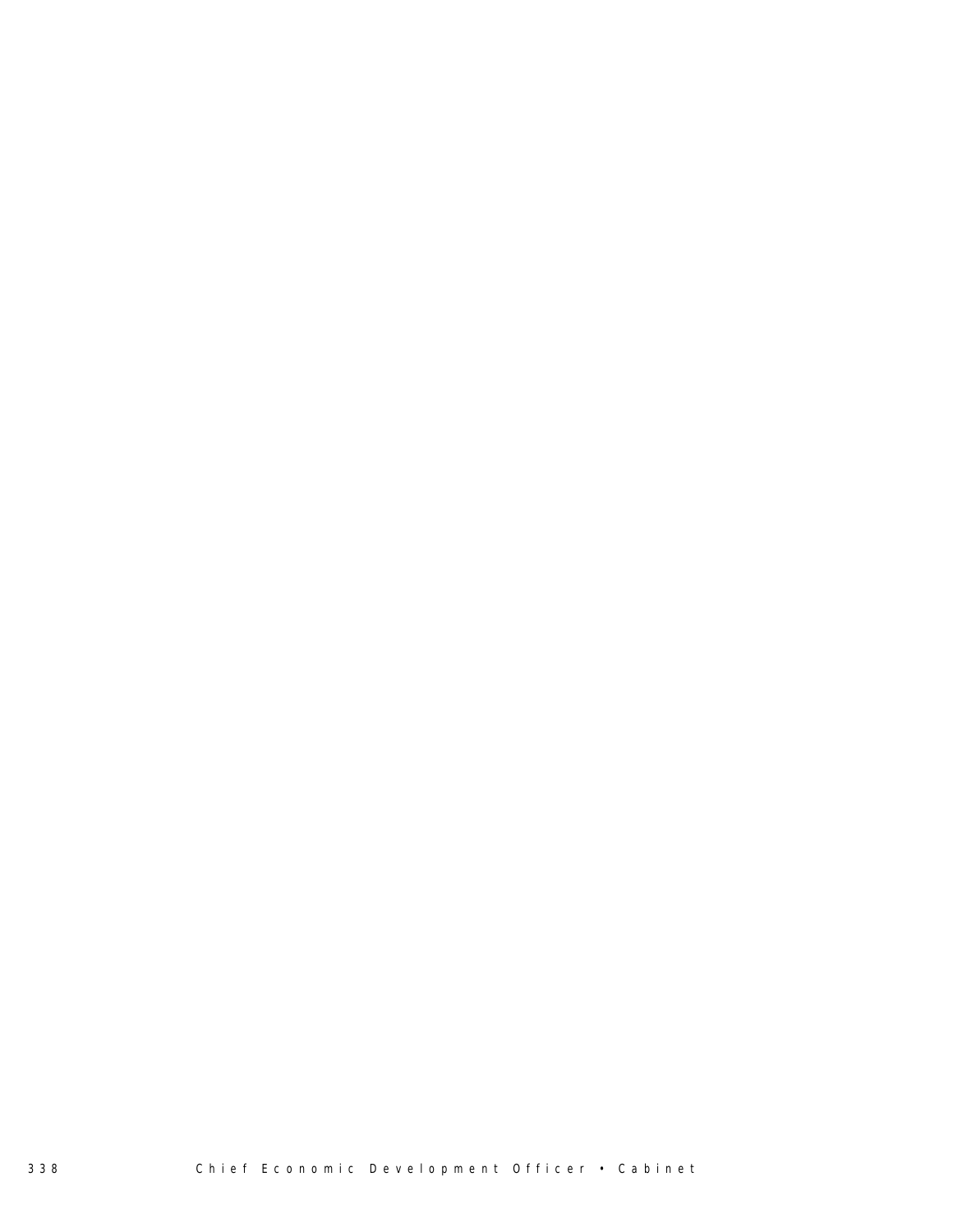# Chief Economic Development Officer

## *John F. Palmieri, Chief Economic Development Officer*

### *Cabinet Mission*

The Economic Development Cabinet is charged with developing and implementing an economic development strategy which will lead Boston into the twenty-first century. Planning, development, housing, marketing, and related financial functions have been restructured and coordinated to operate more efficiently and with accountability to the citizens, both corporate and private, of Boston. Successful completion of these efforts will provide Boston with a solid base on which to grow.

| <b>Operating Budget</b> | Program Name                                           | <b>Total Actual '07</b> | Total Actual '08        | Total Approp '09     | Total Budget '10      |
|-------------------------|--------------------------------------------------------|-------------------------|-------------------------|----------------------|-----------------------|
|                         | Boston Residents Jobs Policy<br>Small & Local Business | 458.215<br>575.131      | 489.952<br>575.646      | 531,938<br>598.271   | 446.777<br>604,408    |
|                         | Total                                                  | 1,033,346               | 1,065,598               | 1,130,209            | 1,051,185             |
|                         |                                                        |                         |                         |                      |                       |
| Capital Budget          | Program Name                                           | Total Actual '07        | <b>Total Actual '08</b> | <b>Estimated '09</b> | Projrcted '10         |
|                         | Boston Redevelopment Authority                         | 329.797                 | 778,707                 | 535,839              | 170,000               |
|                         | <b>Total</b>                                           | 329,797                 | 778,707                 | 535,839              | <i><b>170,000</b></i> |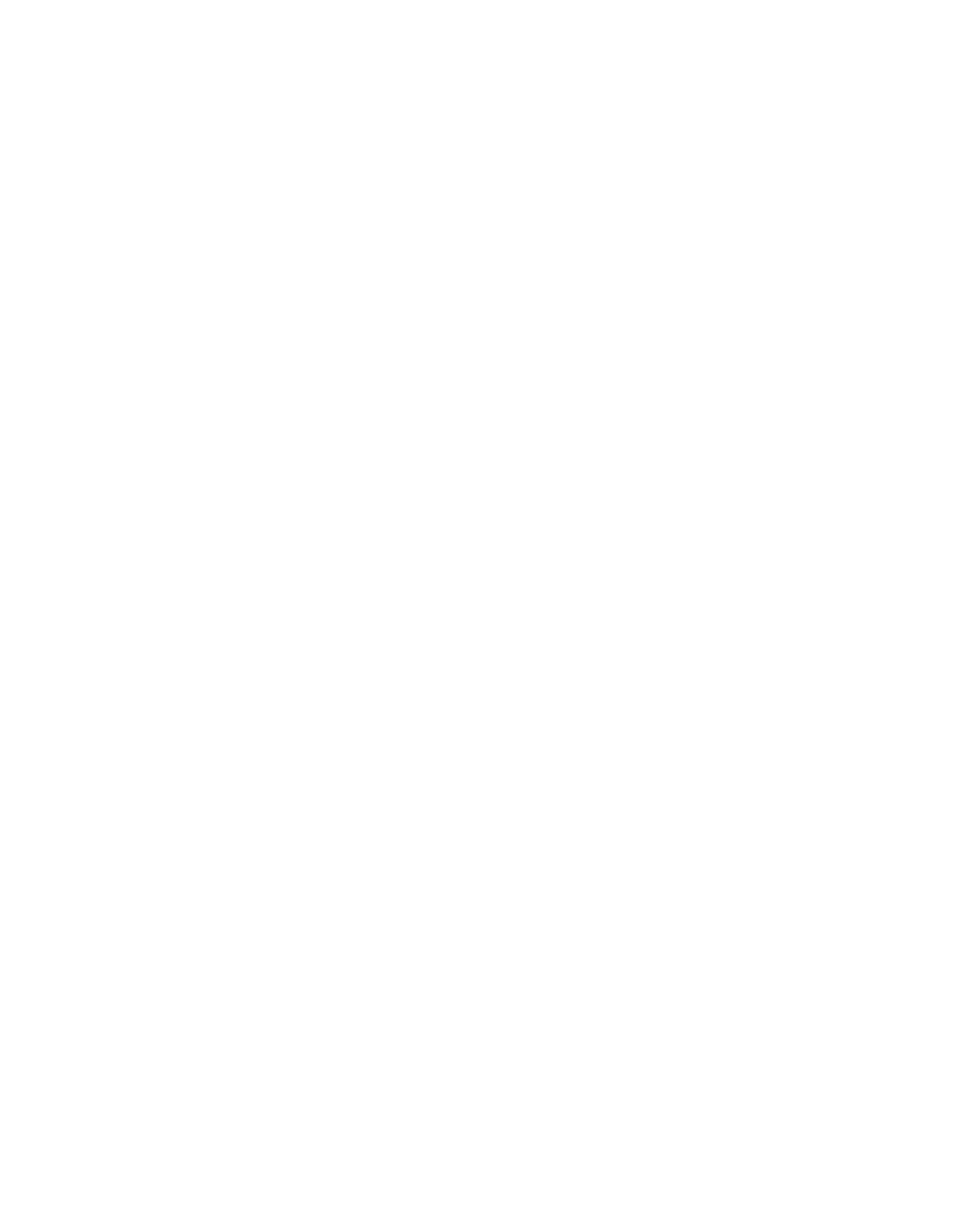# Boston Redevelopment Authority Operating Budget

### *John F. Palmieri, Director Appropriation: 171*

## *Department Mission*

In partnership with communities, the BRA plans Boston's future while respecting its past. We prepare our residents for new opportunities through training, human services and job creation. The BRA guides physical, social, and economic change in Boston's neighborhoods and its downtown to shape a more prosperous, comfortable, and beautiful city for all.

### *FY10 Performance Strategies*

- To conduct comprehensive land use planning that coordinates economic factors, open space, transportation needs, environmental protection, urban design and other citywide issues that affect the quality of life in the city.
- To complete the rezoning of Boston's neighborhoods and downtown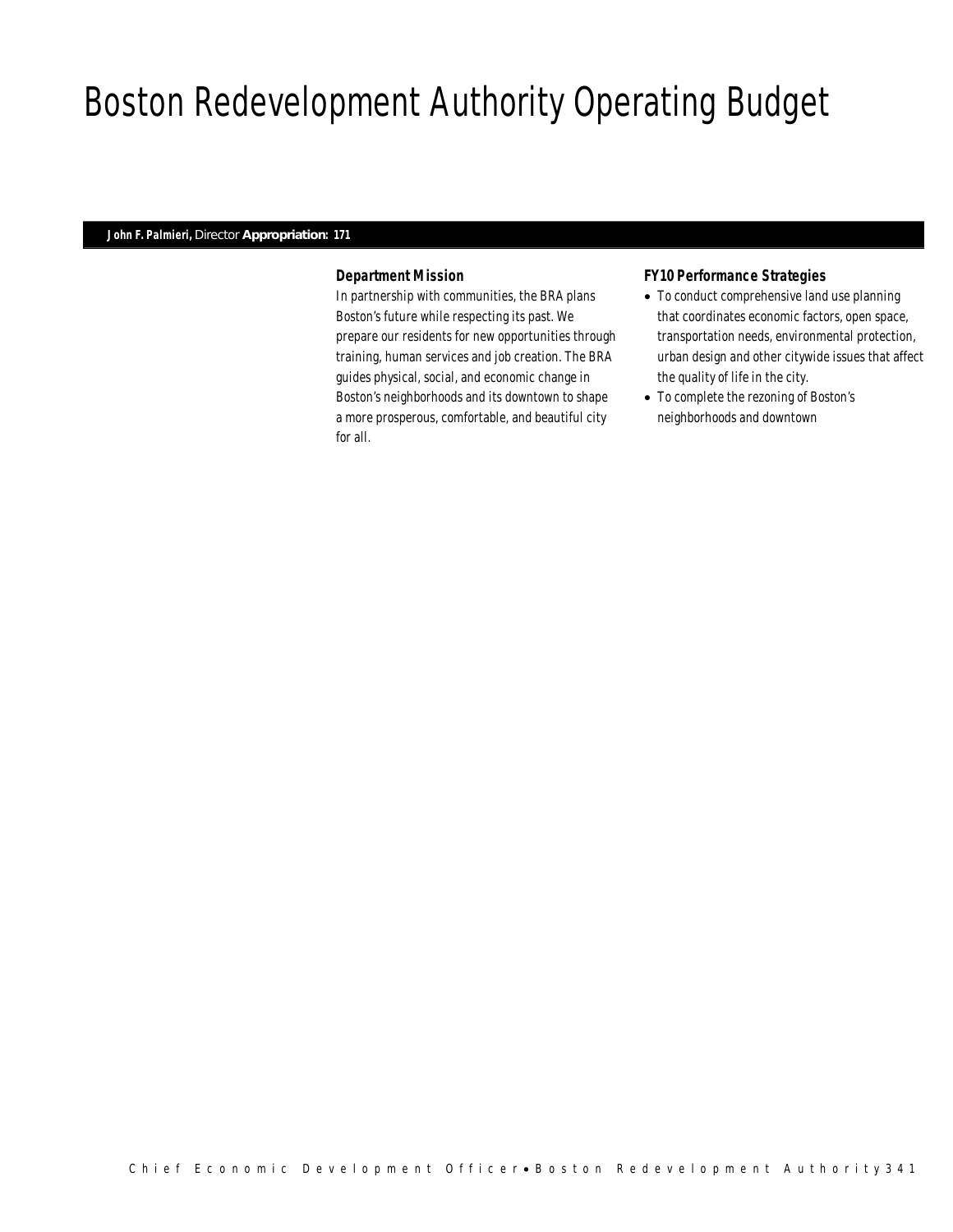## Boston Redevelopment Authority Capital Budget

## *Overview*

The Boston Redevelopment Authority, functioning as Boston's central planning organization, will continue providing in-house planning expertise and will also help leverage external resources necessary to shape Boston's future. The Capital Plan will support opportunities in the city-owned development areas such as the Charlestown Navy Yard and Boston Marine Industrial Park; Capital funding will be available in FY10 to support projects at these locations that leverage external grants.

### *FY10 Major Initiatives*

- Additional improvements to the Charlestown Navy Yard Pier 3 and Pier 4 will be constructed leveraging City capital funds with State grants.
- The Boston Redevelopment Authority will begin the design for reconstruction of the Thoreau Path in the West End (listed in the Public Works Department budget).
- The BRA is also a partner with Public Works and the Transportation Department in the revitalization of Dorchester Avenue. Construction will begin this summer funded by the American Recovery and Reinvestment Act.

| <b>Capital Budget Expenditures</b> |                         | Total Actual '07 | Total Actual '08 |         | Estimated '09  Total Projected '10 |
|------------------------------------|-------------------------|------------------|------------------|---------|------------------------------------|
|                                    |                         |                  |                  |         |                                    |
|                                    | <b>Total Department</b> | 329,797          | 778.707          | 535.839 | 170,000                            |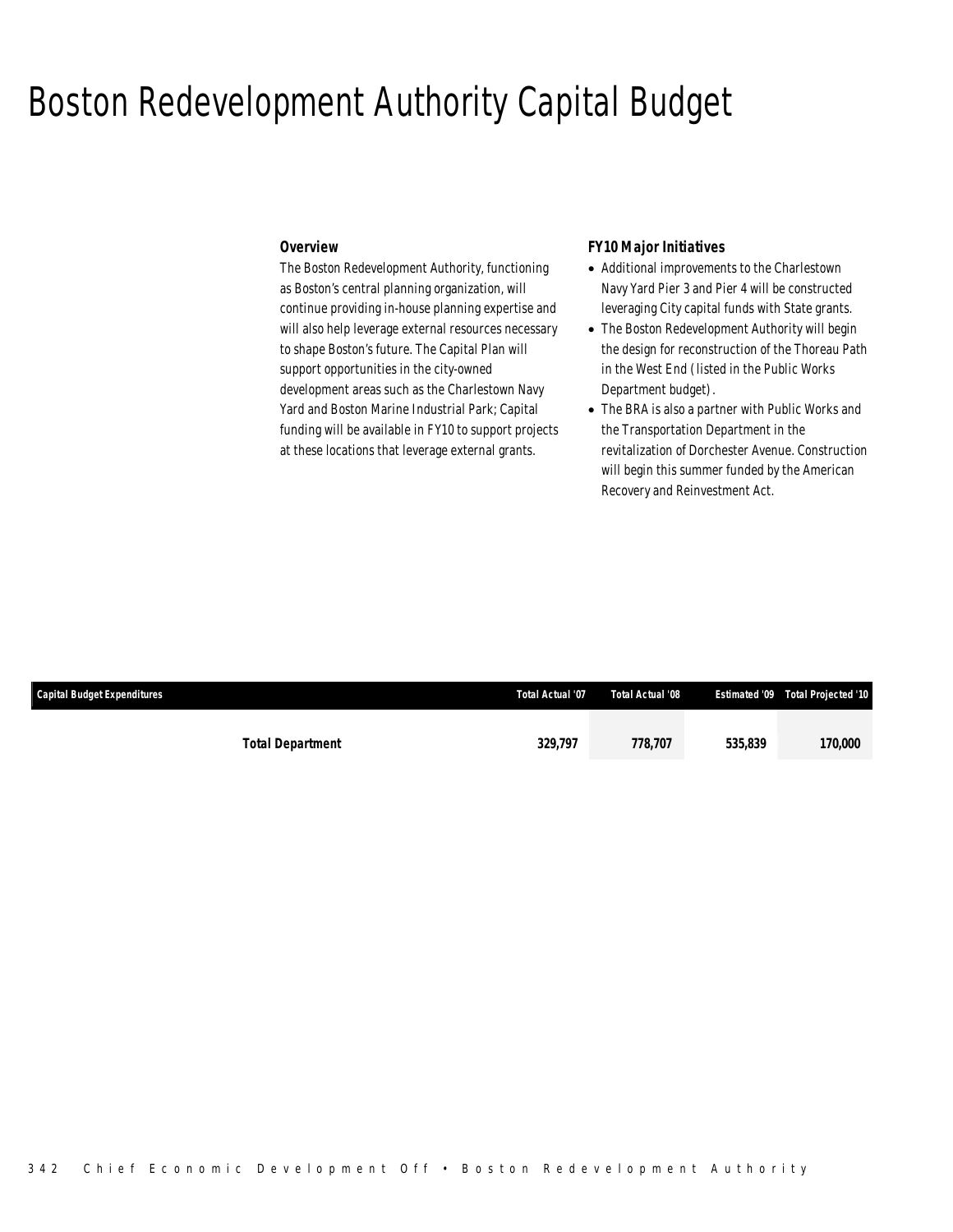# Boston Redevelopment Authority Project Profiles

### *B.M.I.P. RAIL DESIGN*

## *Project Mission*

Design to reactivate the railway system in the Boston Marine Industrial Park. Design grant is provided by EOT. *Managing Department,* Boston Redevelopment Authority *Status,* In Design *Location,* South Boston

| <b>Authorizations</b>                    |          |             |              |             |         |
|------------------------------------------|----------|-------------|--------------|-------------|---------|
|                                          |          |             |              | Non Capital |         |
| Source                                   | Existing | <b>FY10</b> | Future       | Fund        | Total   |
| City Capital                             | 125,000  |             | 0            | 0           | 125,000 |
| Grants/Other                             | 0        | 0           | 0            | 412,500     | 412,500 |
| Total                                    | 125,000  | 0           | $\mathbf 0$  | 412.500     | 537,500 |
| <b>Expenditures (Actual and Planned)</b> |          |             |              |             |         |
|                                          | Thru     |             |              |             |         |
| Source                                   | 6/30/08  | <b>FY09</b> | <b>FY10</b>  | FY11-14     | Total   |
| City Capital                             | 65,802   | 59.198      | 0            | 0           | 125,000 |
| Grants/Other                             | 0        | $\Omega$    | 0            | 0           | 0       |
| Total                                    | 65,802   | 59,198      | $\mathbf{0}$ | 0           | 125,000 |
|                                          |          |             |              |             |         |

### *CNY, PIER 3 IMPROVEMENTS PHASE II*

*Project Mission* 

Design and construct a pedestrian bridge and complete design/engineering plans for future phases. *Managing Department,* Boston Redevelopment Authority *Status,* New Project *Location,* Charlestown

| <b>Authorizations</b>                    |          |             |               |             |         |
|------------------------------------------|----------|-------------|---------------|-------------|---------|
|                                          |          |             |               | Non Capital |         |
| Source                                   | Existing | <b>FY10</b> | <b>Future</b> | Fund        | Total   |
| City Capital                             | 212,500  | 0           | 0             | 0           | 212,500 |
| Grants/Other                             | 0        |             |               | 637,500     | 637,500 |
| Total                                    | 212,500  | $\theta$    | 0             | 637,500     | 850,000 |
| <b>Expenditures (Actual and Planned)</b> |          |             |               |             |         |
|                                          | Thru     |             |               |             |         |
| Source                                   | 6/30/08  | <b>FY09</b> | <b>FY10</b>   | FY11-14     | Total   |
| City Capital                             | 0        | 0           | 50,000        | 162.500     | 212,500 |
| Grants/Other                             | 0        |             |               |             |         |
| Total                                    | 0        | $\theta$    | 50,000        | 162,500     | 212,500 |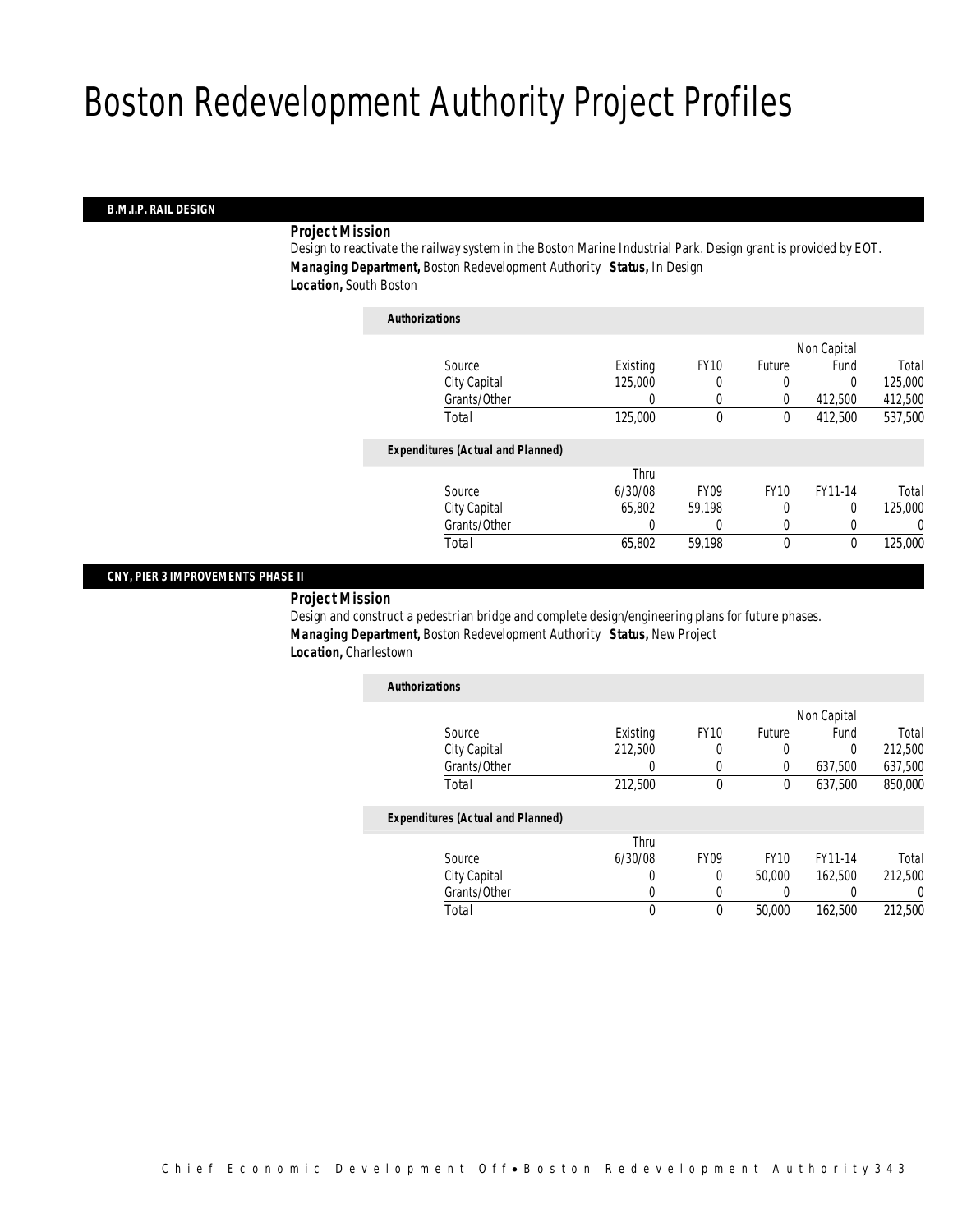## Boston Redevelopment Authority Project Profiles

#### *CNY, PIER 4 IMPROVEMENTS*

### *Project Mission*

Design the dredging and installation of floats, gangways, utilities, handrail improvements, fendering system at Pier 4 at the Charlestown Navy Yard. External marine facility construction funding anticipated. *Managing Department,* Boston Redevelopment Authority *Status,* To Be Scheduled *Location,* Charlestown

| <b>Authorizations</b>                    |          |                  |             |             |           |
|------------------------------------------|----------|------------------|-------------|-------------|-----------|
|                                          |          |                  |             | Non Capital |           |
| Source                                   | Existing | <b>FY10</b>      | Future      | Fund        | Total     |
| City Capital                             | 627,500  | 0                | 0           | $\Omega$    | 627,500   |
| Grants/Other                             | 0        | $\left($         | 0           | 1,463,500   | 1,463,500 |
| Total                                    | 627.500  | $\theta$         | 0           | 1.463.500   | 2.091.000 |
| <b>Expenditures (Actual and Planned)</b> |          |                  |             |             |           |
|                                          | Thru     |                  |             |             |           |
| Source                                   | 6/30/08  | FY <sub>09</sub> | <b>FY10</b> | FY11-14     | Total     |
| City Capital                             | 81.813   | 30,000           | 120,000     | 395.687     | 627.500   |
| Grants/Other                             | 0        | 0                | 0           |             | $\Omega$  |
| Total                                    | 81,813   | 30,000           | 120,000     | 395.687     | 627.500   |

### *DOWNTOWN CROSSING IMPROVEMENTS*

*Project Mission* 

Engineering services for the streets and areaways and redesign of the pedestrian mall in compliance with the Downtown Crossing Economic Improvement Initiative.

*Managing Department,* Boston Redevelopment Authority *Status,* To Be Scheduled

*Location,* Central Business District

| <b>Authorizations</b>                    |          |             |               |             |                  |
|------------------------------------------|----------|-------------|---------------|-------------|------------------|
|                                          |          |             |               | Non Capital |                  |
| Source                                   | Existing | <b>FY10</b> | <b>Future</b> | Fund        | Total            |
| City Capital                             | 300,000  |             | 0             | 0           | 300,000          |
| Grants/Other                             | 0        | $\Omega$    | 0             | 0           | $\left( \right)$ |
| Total                                    | 300,000  | 0           | $\theta$      | 0           | 300,000          |
| <b>Expenditures (Actual and Planned)</b> |          |             |               |             |                  |
|                                          | Thru     |             |               |             |                  |
| Source                                   | 6/30/08  | <b>FY09</b> | <b>FY10</b>   | FY11-14     | Total            |
| City Capital                             | 0        | 0           | $\theta$      | 300,000     | 300,000          |
| Grants/Other                             |          |             |               |             |                  |
| Total                                    | 0        | 0           | $\theta$      | 300,000     | 300,000          |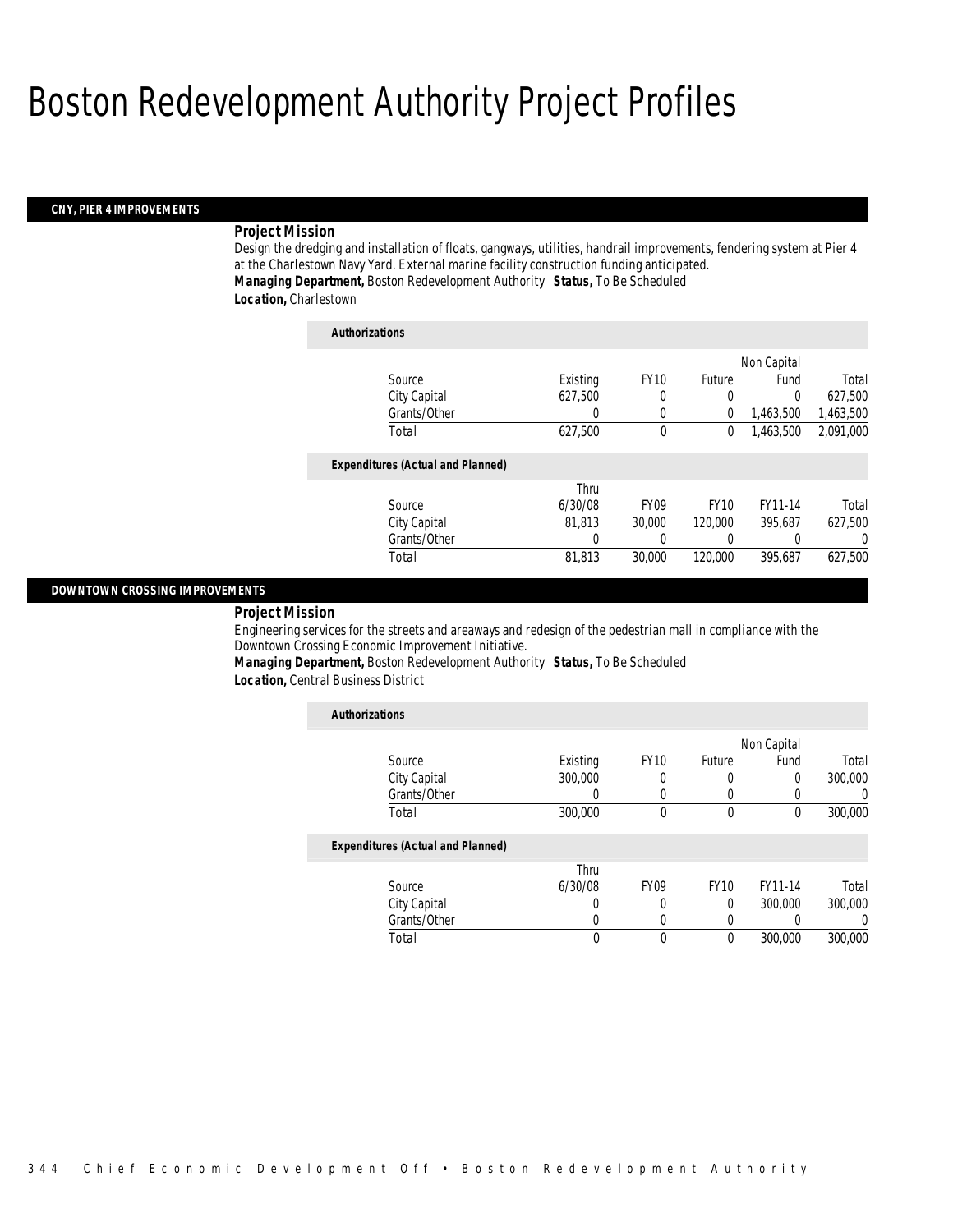# Boston Redevelopment Authority Project Profiles

## *DUDLEY SQUARE BROWNFIELD REMEDIATION*

*Project Mission* 

Site remediation and redevelopment at the Modern Electroplating site. Federal funding is anticipated. *Managing Department,* Boston Redevelopment Authority *Status,* In Construction *Location,* Roxbury

| <b>Authorizations</b>                    |          |             |             |             |           |
|------------------------------------------|----------|-------------|-------------|-------------|-----------|
|                                          |          |             |             | Non Capital |           |
| Source                                   | Existing | <b>FY10</b> | Future      | Fund        | Total     |
| City Capital                             |          |             |             |             | 0         |
| Grants/Other                             |          |             | 0           | 7,900,000   | 7,900,000 |
| Total                                    | 0        | 0           | 0           | 7,900,000   | 7,900,000 |
| <b>Expenditures (Actual and Planned)</b> |          |             |             |             |           |
|                                          | Thru     |             |             |             |           |
| Source                                   | 6/30/08  | <b>FY09</b> | <b>FY10</b> | FY11-14     | Total     |
| City Capital                             |          |             |             |             | 0         |
| Grants/Other                             |          |             | 0           |             | 0         |
| Total                                    | 0        | $\theta$    | $\theta$    | 0           | 0         |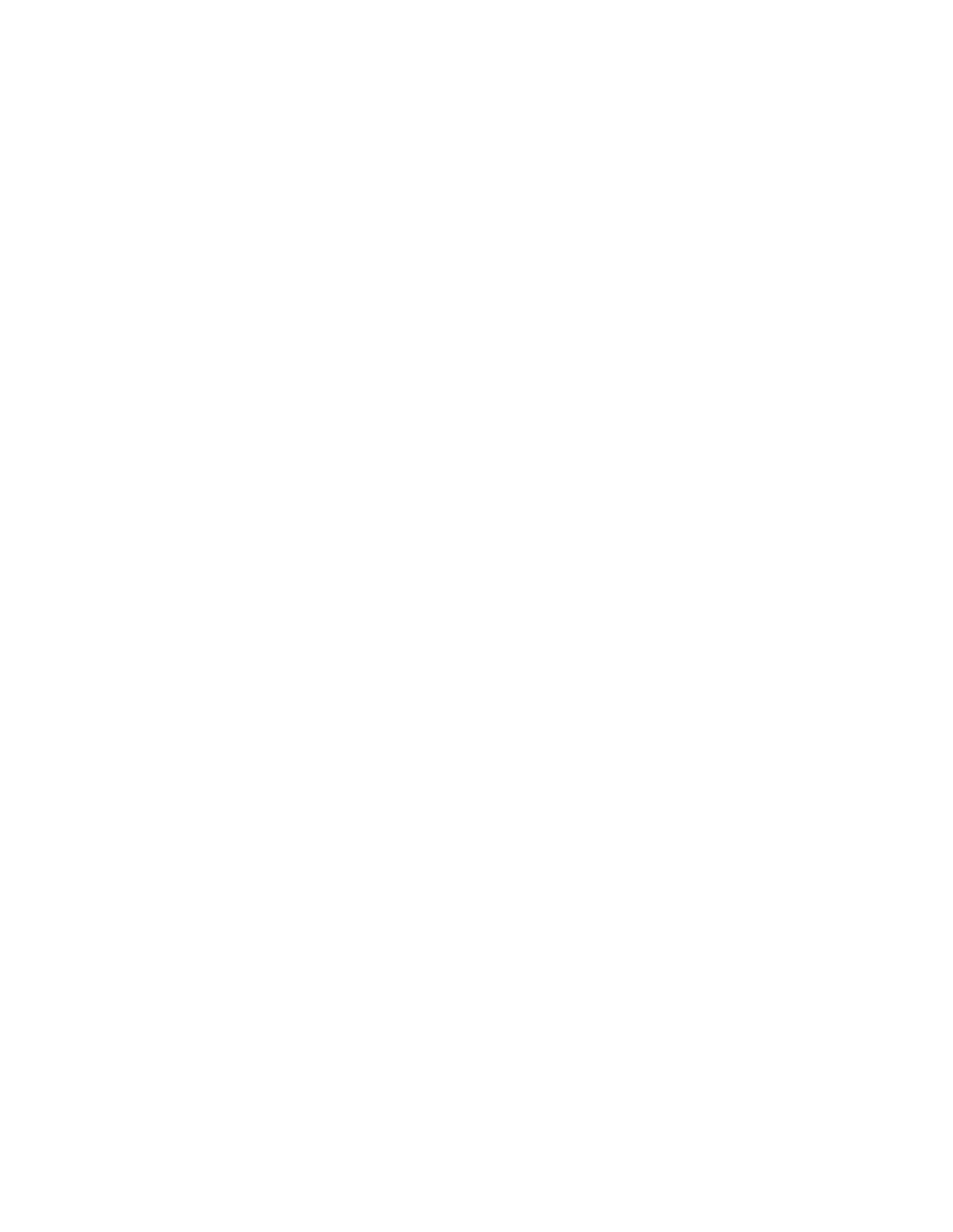# Boston Residents Jobs Policy Operating Budget

### *Brooke Woodson, Director Appropriation: 157*

## *Department Mission*

The mission of the Office of Boston Residents Jobs Policy (BJRP) is to increase construction employment opportunities for Boston's residents, minorities and women. The Boston Residents Jobs Ordinance sets goals on construction-related projects funded by or approved by the City. These goals aim to have 50% of the work hours performed by Boston residents, 25% by minorities, and 10% by women on a trade-by-trade basis.

### *FY10 Performance Strategies*

- To conduct Quarterly Reviews of all covered projects reviewing statistical performance and Best Efforts to increase BRJP participation.
- To monitor construction contracts, both public and Developmental Impact Projects (DIPs), for compliance with the BRJ Ordinance.
- To report to the Boston Employment Commission (BEC).

| <b>Operating Budget</b>            | Program Name                        | <b>Total Actual '07</b> | Total Actual '08 | Total Approp '09 | Total Budget '10  |
|------------------------------------|-------------------------------------|-------------------------|------------------|------------------|-------------------|
|                                    | BEC/Residents Jobs                  | 458.215                 | 489.952          | 531,938          | 446,777           |
|                                    | <b>Total</b>                        | 458,215                 | 489,952          | 531,938          | 446,777           |
| <b>Selected Service Indicators</b> |                                     | Actual '07              | Actual '08       | Approp '09       | <b>Budget '10</b> |
|                                    |                                     |                         |                  |                  |                   |
|                                    | Personnel Services<br>Non Personnel | 448.656<br>9.559        | 485,452<br>4.500 | 524.688<br>7.250 | 443.777<br>3,000  |
|                                    | <b>Total</b>                        | 458,215                 | 489,952          | 531,938          | 446,777           |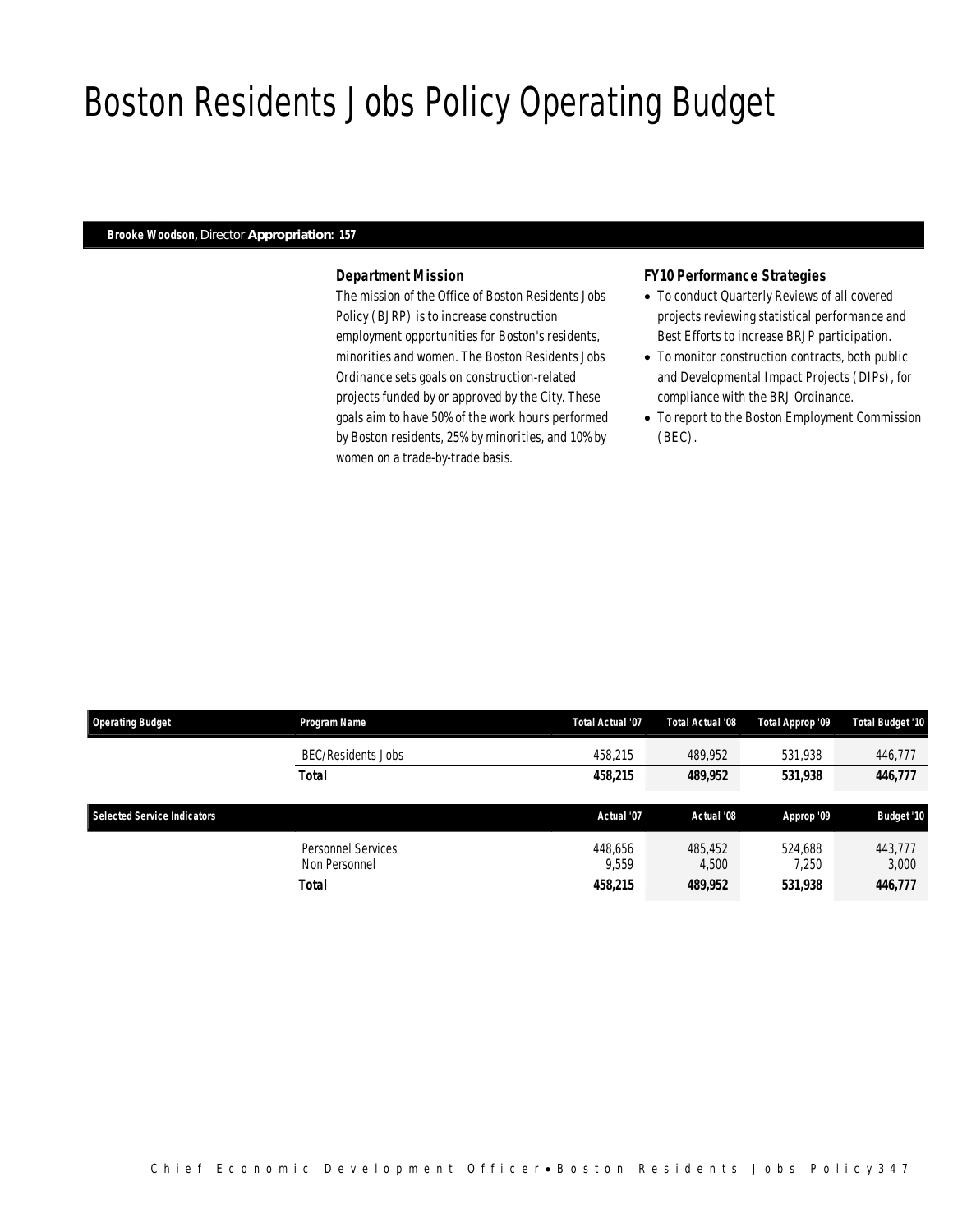## Boston Residents Jobs Policy Operating Budget



#### *Description of Services*

The Office of Boston Residents Jobs Policy (BRJP) monitors public and Development Impact Projects for BRJP participation, conducts preconstruction conferences, site visits, and quarterly reviews, reviews projects before the Boston Employment Commission (BEC), and advises the BEC staff of compliance issues for Director's meetings, subcommittee meetings and close out analyses. The Office monitors federally-assisted projects for compliance with federal labor standards and prevailing wages. The Office also targets low performing contractors and conducts corrective action meetings, prepares briefings, and tracks subsequent performance for improvements. The Jobs Bank assists Boston residents, minorities and women who are seeking construction employment and contractors who are seeking to employ Boston residents, minorities and women on monitored projects.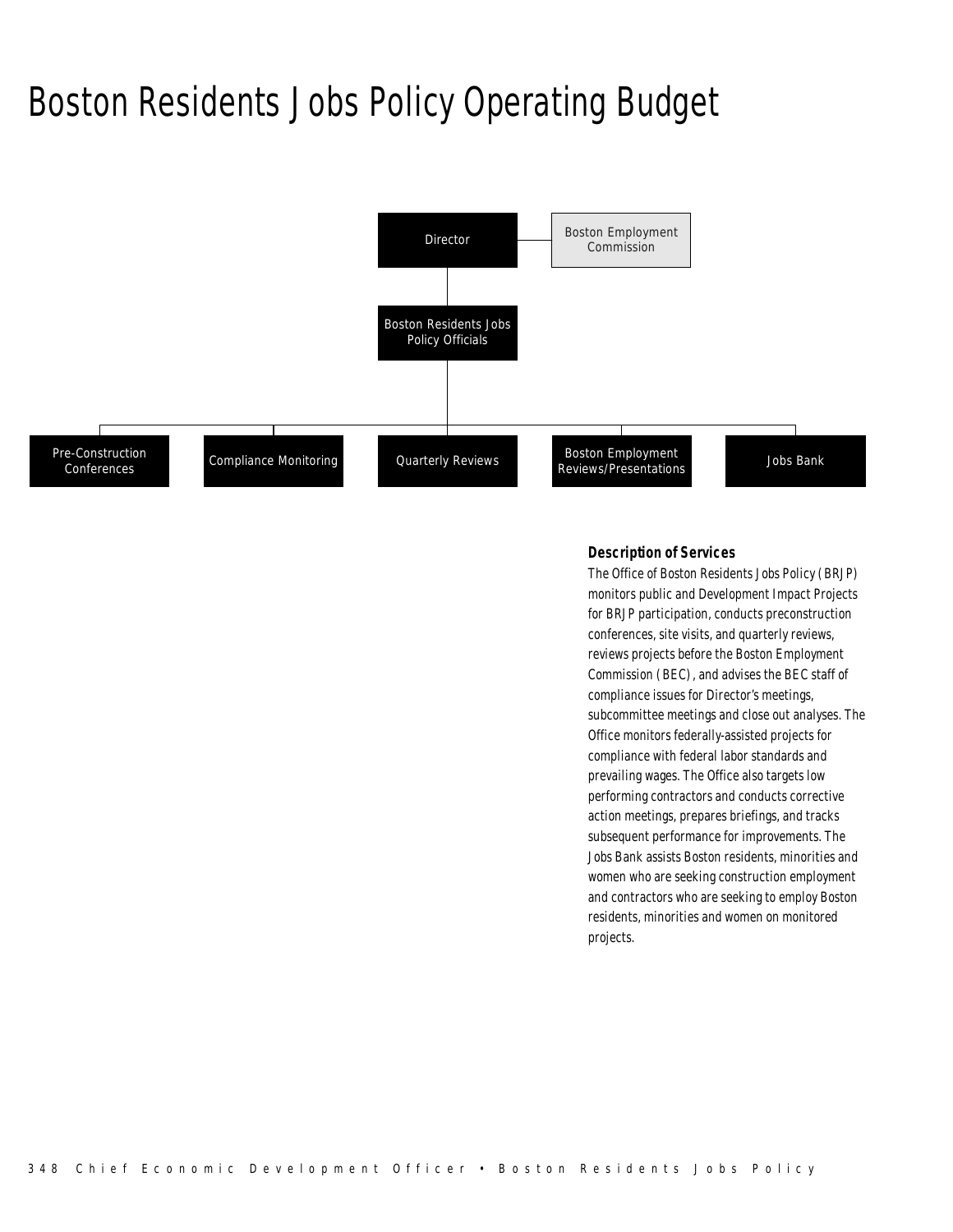# Department History

| <b>Personnel Services</b>       |                                                                 | FY07 Expenditure              | FY08 Expenditure  | FY09 Appropriation           | FY10 Adopted                 | Inc/Dec 09 vs 10                 |
|---------------------------------|-----------------------------------------------------------------|-------------------------------|-------------------|------------------------------|------------------------------|----------------------------------|
|                                 | 51000 Permanent Employees                                       | 448,656                       | 485,452           | 524,688                      | 443,777                      | $-80,911$                        |
|                                 | 51100 Emergency Employees                                       | 0                             | $\boldsymbol{0}$  | $\mathbf 0$                  | $\mathbf 0$                  | $\mathbf 0$                      |
|                                 | 51200 Overtime                                                  | 0                             | $\boldsymbol{0}$  | $\mathbf{0}$                 | $\mathbf 0$                  | $\overline{0}$                   |
|                                 | 51600 Unemployment Compensation<br>51700 Workers' Compensation  | $\mathbf 0$<br>$\overline{0}$ | 0<br>$\mathbf 0$  | $\mathbf{0}$<br>$\mathbf{0}$ | $\mathbf{0}$<br>$\mathbf{0}$ | $\overline{0}$<br>$\overline{0}$ |
|                                 | <b>Total Personnel Services</b>                                 | 448,656                       | 485,452           | 524,688                      | 443,777                      | $-80,911$                        |
| <b>Contractual Services</b>     |                                                                 | FY07 Expenditure              | FY08 Expenditure  | FY09 Appropriation           | FY10 Adopted                 | Inc/Dec 09 vs 10                 |
|                                 | 52100 Communications                                            | $\boldsymbol{0}$              | $\boldsymbol{0}$  | $\boldsymbol{0}$             | $\boldsymbol{0}$             | 0                                |
|                                 | 52200 Utilities                                                 | $\overline{0}$                | $\boldsymbol{0}$  | $\mathbf{0}$                 | $\mathbf 0$                  | $\mathbf{0}$                     |
|                                 | 52400 Snow Removal                                              | $\overline{0}$                | 0                 | $\mathbf{0}$                 | $\mathbf{0}$                 | $\overline{0}$                   |
|                                 | 52500 Garbage/Waste Removal                                     | $\overline{0}$                | 0                 | $\mathbf 0$                  | $\mathbf{0}$                 | $\mathbf{0}$                     |
|                                 | 52600 Repairs Buildings & Structures                            | $\overline{0}$                | $\mathbf{0}$      | $\mathbf{0}$                 | $\mathbf{0}$                 | $\mathbf 0$                      |
|                                 | 52700 Repairs & Service of Equipment                            | $\overline{0}$                | 0                 | $\mathbf{0}$                 | $\mathbf{0}$                 | $\overline{0}$                   |
|                                 | 52800 Transportation of Persons                                 | 0                             | 0                 | $\mathbf{0}$                 | $\mathbf{0}$                 | $\overline{0}$                   |
|                                 | 52900 Contracted Services<br><b>Total Contractual Services</b>  | 381<br>381                    | $\mathbf{0}$<br>0 | 4,000<br>4,000               | 1,500<br>1,500               | $-2,500$<br>$-2,500$             |
|                                 |                                                                 |                               |                   |                              |                              |                                  |
| <b>Supplies &amp; Materials</b> |                                                                 | FY07 Expenditure              | FY08 Expenditure  | FY09 Appropriation           | FY10 Adopted                 | Inc/Dec 09 vs 10                 |
|                                 | 53000 Auto Energy Supplies                                      | 0                             | 0                 | $\boldsymbol{0}$             | $\mathbf 0$                  | 0                                |
|                                 | 53200 Food Supplies                                             | $\mathbf 0$                   | $\boldsymbol{0}$  | $\mathbf{0}$                 | $\mathbf 0$                  | $\mathbf{0}$                     |
|                                 | 53400 Custodial Supplies                                        | $\overline{0}$                | $\mathbf{0}$      | $\mathbf{0}$                 | $\mathbf{0}$                 | $\overline{0}$                   |
|                                 | 53500 Med, Dental, & Hosp Supply                                | $\mathbf 0$                   | $\mathbf 0$       | $\boldsymbol{0}$             | $\mathbf{0}$<br>1,500        | $\overline{0}$                   |
|                                 | 53600 Office Supplies and Materials<br>53700 Clothing Allowance | 814<br>$\mathbf 0$            | 3,097<br>0        | 3,000<br>0                   | 0                            | $-1,500$<br>$\overline{0}$       |
|                                 | 53800 Educational Supplies & Mat                                | 0                             | 0                 | $\mathbf{0}$                 | $\mathbf{0}$                 | $\overline{0}$                   |
|                                 | 53900 Misc Supplies & Materials                                 | $\mathbf 0$                   | $\mathbf{0}$      | $\mathbf{0}$                 | $\mathbf{0}$                 | $\overline{0}$                   |
|                                 | <b>Total Supplies &amp; Materials</b>                           | 814                           | 3,097             | 3,000                        | 1,500                        | $-1,500$                         |
| <b>Current Chgs &amp; Oblig</b> |                                                                 | FY07 Expenditure              | FY08 Expenditure  | FY09 Appropriation           | FY10 Adopted                 | Inc/Dec 09 vs 10                 |
|                                 | 54300 Workers' Comp Medical                                     | $\boldsymbol{0}$              | $\boldsymbol{0}$  | $\boldsymbol{0}$             | $\mathbf 0$                  | $\mathbf 0$                      |
|                                 | 54400 Legal Liabilities                                         | $\mathbf 0$                   | $\boldsymbol{0}$  | $\mathbf{0}$                 | $\mathbf 0$                  | $\mathbf 0$                      |
|                                 | 54500 Aid To Veterans                                           | $\overline{0}$                | $\mathbf{0}$      | $\mathbf{0}$                 | $\mathbf{0}$                 | $\overline{0}$                   |
|                                 | 54600 Current Charges H&I                                       | 0                             | $\boldsymbol{0}$  | $\mathbf{0}$                 | $\mathbf 0$                  | $\mathbf{0}$                     |
|                                 | 54700 Indemnification                                           | $\overline{0}$                | 0                 | $\mathbf{0}$                 | $\mathbf{0}$                 | $\theta$                         |
|                                 | 54900 Other Current Charges                                     | $\mathbf 0$                   | 485               | 250                          | $\mathbf 0$                  | $-250$                           |
|                                 | Total Current Chgs & Oblig                                      | 0                             | 485               | 250                          | 0                            | $-250$                           |
| Equipment                       |                                                                 | FY07 Expenditure              | FY08 Expenditure  | FY09 Appropriation           | FY10 Adopted                 | Inc/Dec 09 vs 10                 |
|                                 | 55000 Automotive Equipment                                      | 0                             | 0                 | $\boldsymbol{0}$             | $\mathbf 0$                  | $\mathbf 0$                      |
|                                 | 55400 Lease/Purchase                                            | $\Omega$                      | $\Omega$          | $\Omega$                     | $\Omega$                     | $\Omega$                         |
|                                 | 55600 Office Furniture & Equipment                              | 1,580                         | 273               | $\boldsymbol{0}$             | $\mathbf 0$                  | $\mathbf 0$                      |
|                                 | 55900 Misc Equipment                                            | 6,784                         | 645               | 0                            | $\mathbf 0$                  | $\mathbf 0$                      |
|                                 | <b>Total Equipment</b>                                          | 8,364                         | 918               | 0                            | 0                            | 0                                |
| Other                           |                                                                 | FY07 Expenditure              | FY08 Expenditure  | FY09 Appropriation           | FY10 Adopted                 | Inc/Dec 09 vs 10                 |
|                                 | 56200 Special Appropriation                                     | $\theta$                      | $\boldsymbol{0}$  | $\boldsymbol{0}$             | $\boldsymbol{0}$             | 0                                |
|                                 | 57200 Structures & Improvements                                 | $\boldsymbol{0}$              | 0                 | 0                            | $\boldsymbol{0}$             | $\theta$                         |
|                                 | 58000 Land & Non-Structure                                      | 0                             | 0                 | 0                            | $\mathbf{0}$                 | 0                                |
|                                 | <b>Total Other</b>                                              | 0                             | 0                 | 0                            | 0                            | 0                                |
|                                 | <b>Grand Total</b>                                              | 458,215                       | 489,952           | 531,938                      | 446,777                      | $-85,161$                        |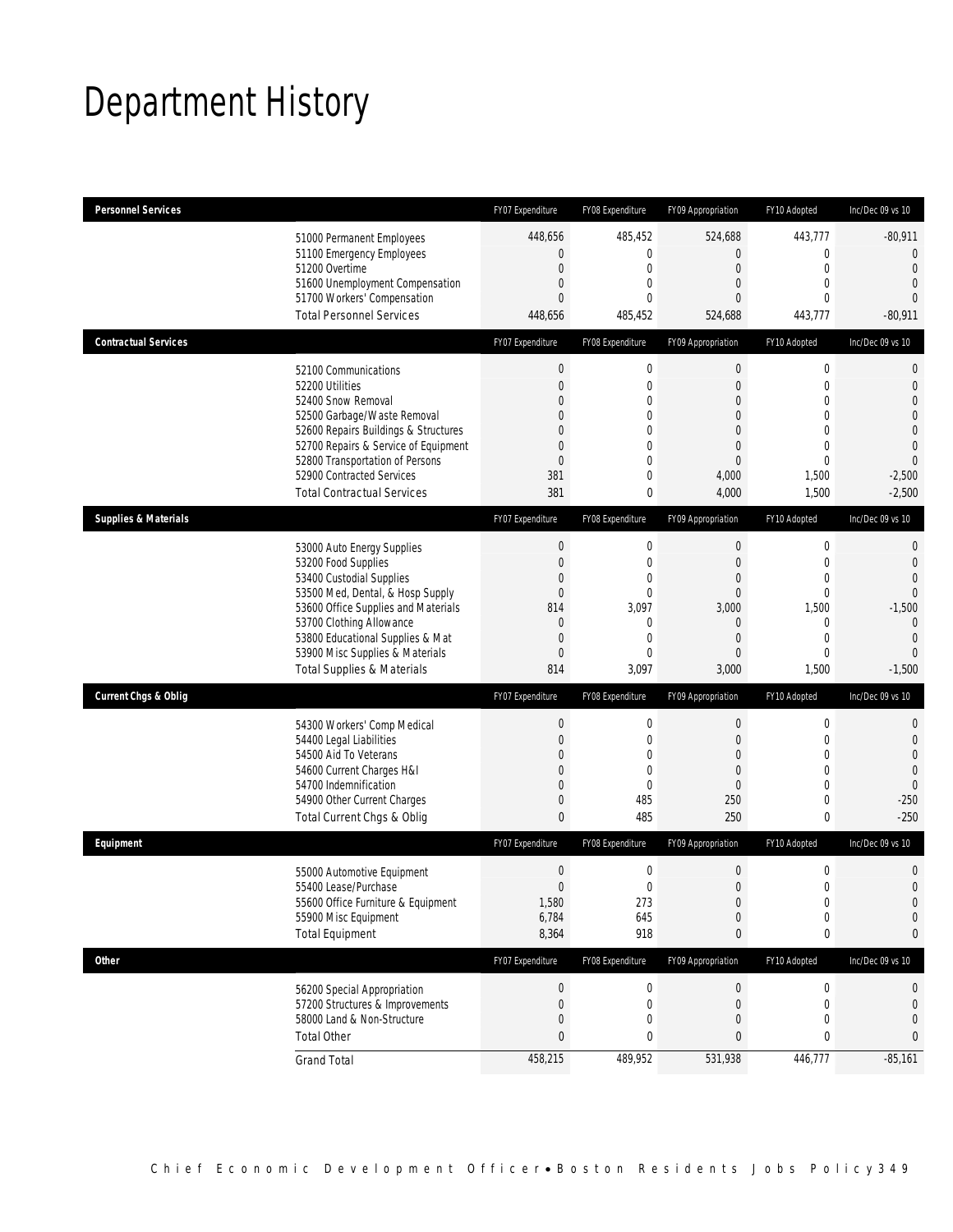# Department Personnel

| Title                                         | Union<br>Code                      | Grade    | Position     | FY10 Salary       | Title                                                 | Union<br>Code                             | Grade                       | Position             | FY10 Salary                |
|-----------------------------------------------|------------------------------------|----------|--------------|-------------------|-------------------------------------------------------|-------------------------------------------|-----------------------------|----------------------|----------------------------|
| Sr Research Analyst (BRJP)<br>Prin Accountant | SU <sub>4</sub><br>SU <sub>4</sub> | 18<br>16 | 3.00<br>1.00 | 218,044<br>60,150 | Admin Asst<br>Principal Clerk<br>Prin Admin Assistant | SU4<br>SU <sub>4</sub><br>SE <sub>1</sub> | 15<br>10 <sup>°</sup><br>08 | 1.00<br>1.00<br>1.00 | 42,021<br>38,358<br>84,305 |
|                                               |                                    |          |              |                   | <b>Total</b>                                          |                                           |                             |                      | 442,877                    |
|                                               |                                    |          |              |                   | <b>Adjustments</b>                                    |                                           |                             |                      |                            |
|                                               |                                    |          |              |                   | Differential Payments                                 |                                           |                             |                      | $\mathbf{0}$               |
|                                               |                                    |          |              |                   | Other                                                 |                                           |                             |                      | 900                        |
|                                               |                                    |          |              |                   | Chargebacks                                           |                                           |                             |                      | $\mathbf 0$                |
|                                               |                                    |          |              |                   | Salary Savings                                        |                                           |                             |                      | $\theta$                   |
|                                               |                                    |          |              |                   | <b>FY10 Total Request</b>                             |                                           |                             |                      | 443,777                    |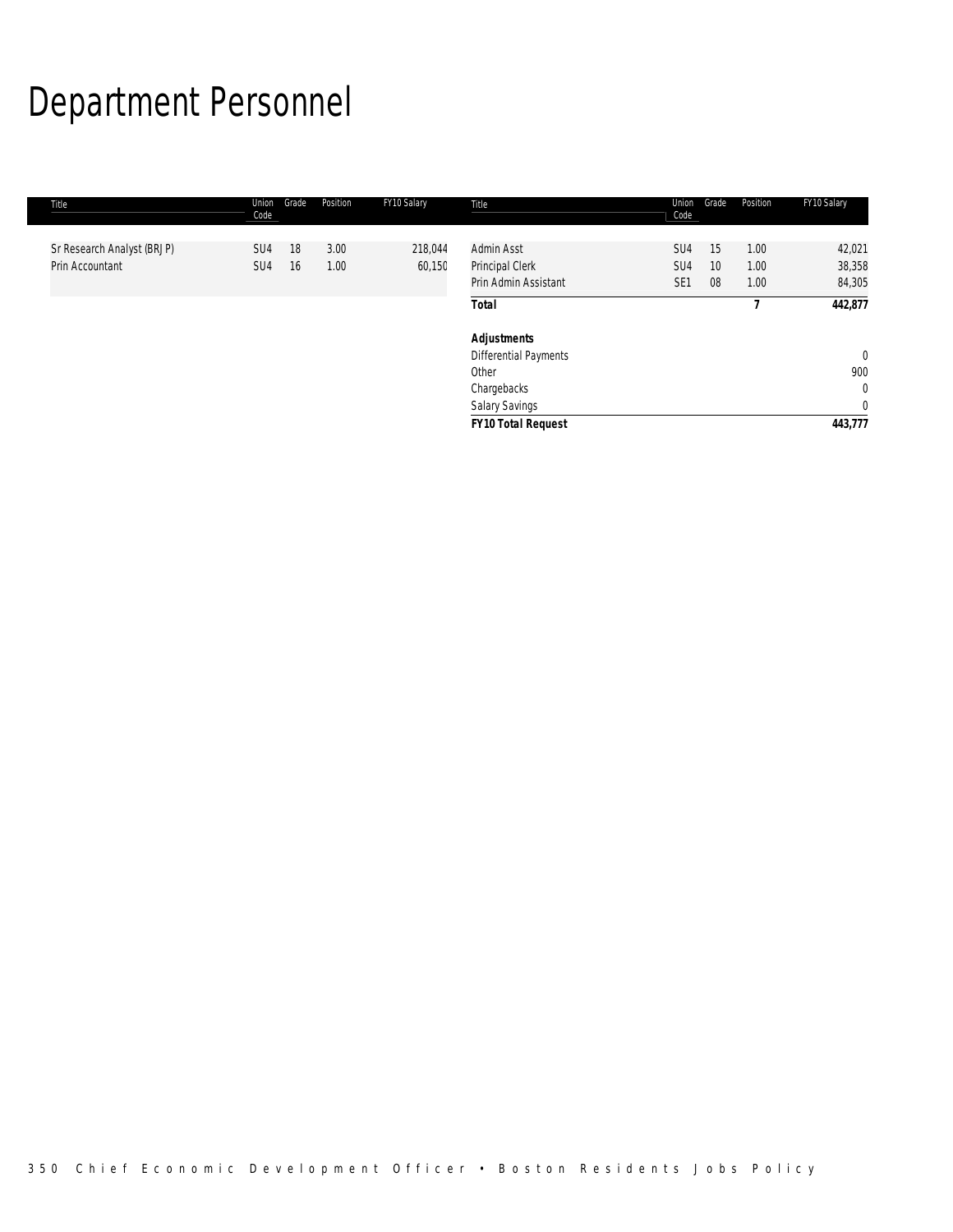## Program 1. BEC/Residents Jobs

## *Ola Fields, Manager Organization: 157100*

### *Program Description*

The mission of the Boston Employment Commission (BEC)/Residents Jobs Program is to increase the employment opportunities for Boston's residents, minorities, and women. The Boston Residents Jobs Ordinance sets goals on construction-related projects funded by or approved by the City. These goals aim to have 50% of the work hours performed by Boston residents, 25% by minorities, and 10% by women on a trade-by-trade basis.

## *Program Strategies*

- To conduct Quarterly Reviews of all covered projects reviewing statistical performance and Best Efforts to increase BRJP participation.
- To monitor construction contracts, both public and Developmental Impact Projects (DIPs), for compliance with the BRJ Ordinance.
- To report to the Boston Employment Commission (BEC).

| <b>Performance Measures</b> |                                                                 | Actual '07 | Actual '08 | Projected '09 | Target '10        |
|-----------------------------|-----------------------------------------------------------------|------------|------------|---------------|-------------------|
|                             | % of work hours performed by Boston residents                   | 32%        | 30%        | 28%           | 50%               |
|                             | % of work hours performed by minorities                         | 36%        | 36%        | 34%           | 25%               |
|                             | % of work hours performed by women                              | 3%         | 3%         | 3%            | 10%               |
|                             | Corrective action meetings held                                 | 196        | 167        | 177           | 200               |
|                             | Project reviews and presentations for<br>contractors/developers | 31         | 37         | 38            | 36                |
|                             | Quarterly Reviews conducted                                     | 40         | 38         | 31            | 30                |
|                             | Site visits conducted                                           | 228        | 213        | 233           | 200               |
| Selected Service Indicators |                                                                 | Actual '07 | Actual '08 | Approp '09    | <b>Budget '10</b> |
|                             | <b>Personnel Services</b>                                       | 448.656    | 485,452    | 524.688       | 443.777           |
|                             | Non Personnel                                                   | 9,559      | 4,500      | 7.250         | 3,000             |
|                             | Total                                                           | 458.215    | 489.952    | 531.938       | 446,777           |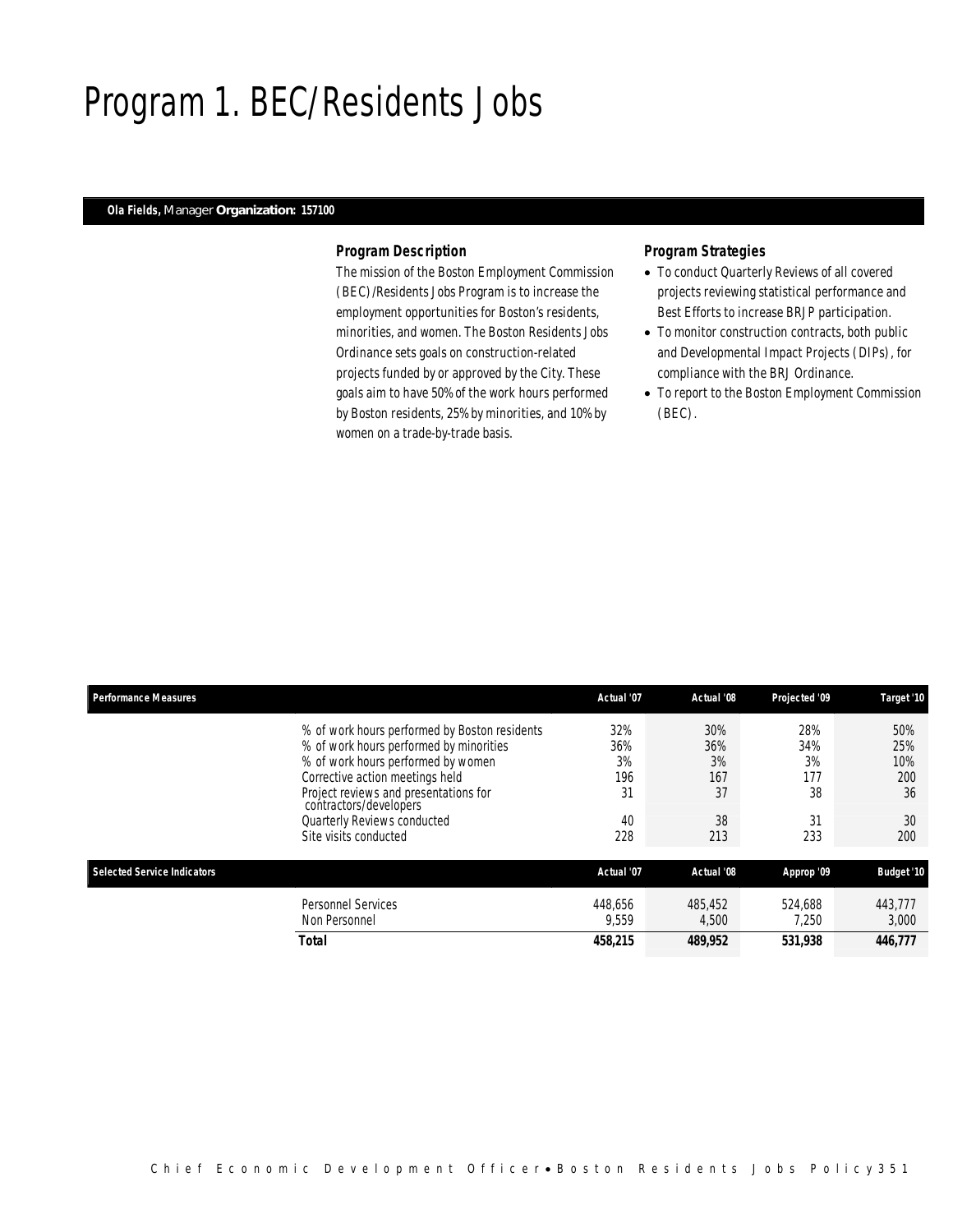352 Chief Economic Developm ent Officer • Boston Re sidents Jobs Policy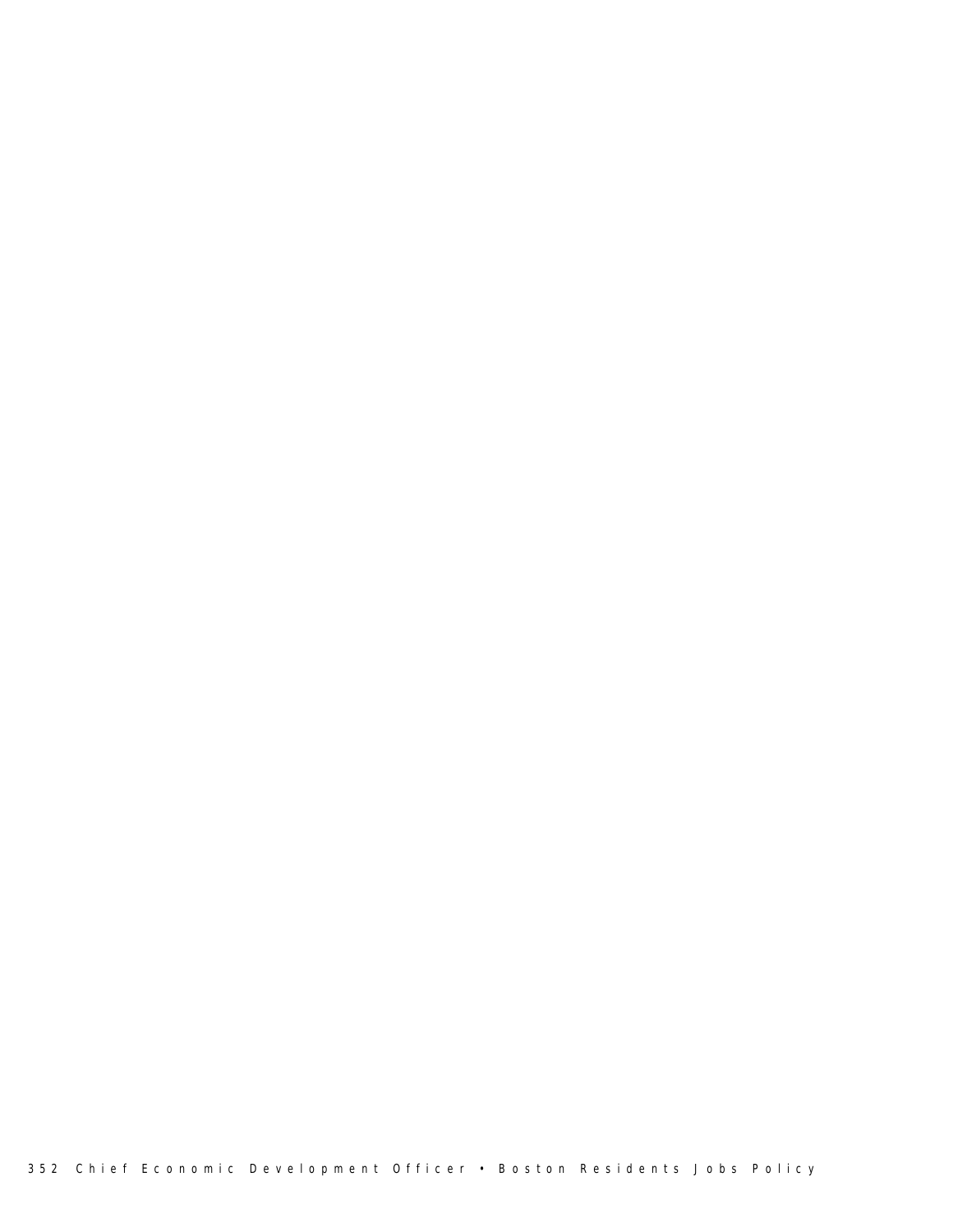# Small & Local Business Operating Budget

### *Brooke Woodson, Director Appropriation: 156*

## *Department Mission*

The mission of the Small and Local Business Enterprise Office is to create economic opportunity by certifying the availability of and advocating for minority and women-owned business enterprises (MWBEs) to City departments, and advocating on behalf of small and Boston-based business enterprises (SLBEs) to help them compete successfully for City contracts as well as in the Boston area's economy as a whole.

### *FY10 Performance Strategies*

- To ensure timely certification of SLBE and MWBE applications.
- To increase the proportion of small, local, minority, and women owned businesses that receive City contracts.

| <b>Operating Budget</b>            | Program Name                        | <b>Total Actual '07</b> | Total Actual '08  | Total Approp '09  | Total Budget '10  |
|------------------------------------|-------------------------------------|-------------------------|-------------------|-------------------|-------------------|
|                                    | Small & Local Business              | 575.131                 | 575,646           | 598.271           | 604,408           |
|                                    | Total                               | 575,131                 | 575,646           | 598.271           | 604,408           |
| <b>Selected Service Indicators</b> |                                     | Actual '07              | Actual '08        | Approp '09        | <b>Budget '10</b> |
|                                    | Personnel Services<br>Non Personnel | 549.593<br>25,538       | 557,416<br>18,230 | 583,471<br>14.800 | 593,508<br>10,900 |
|                                    | <b>Total</b>                        | 575,131                 | 575,646           | 598,271           | 604,408           |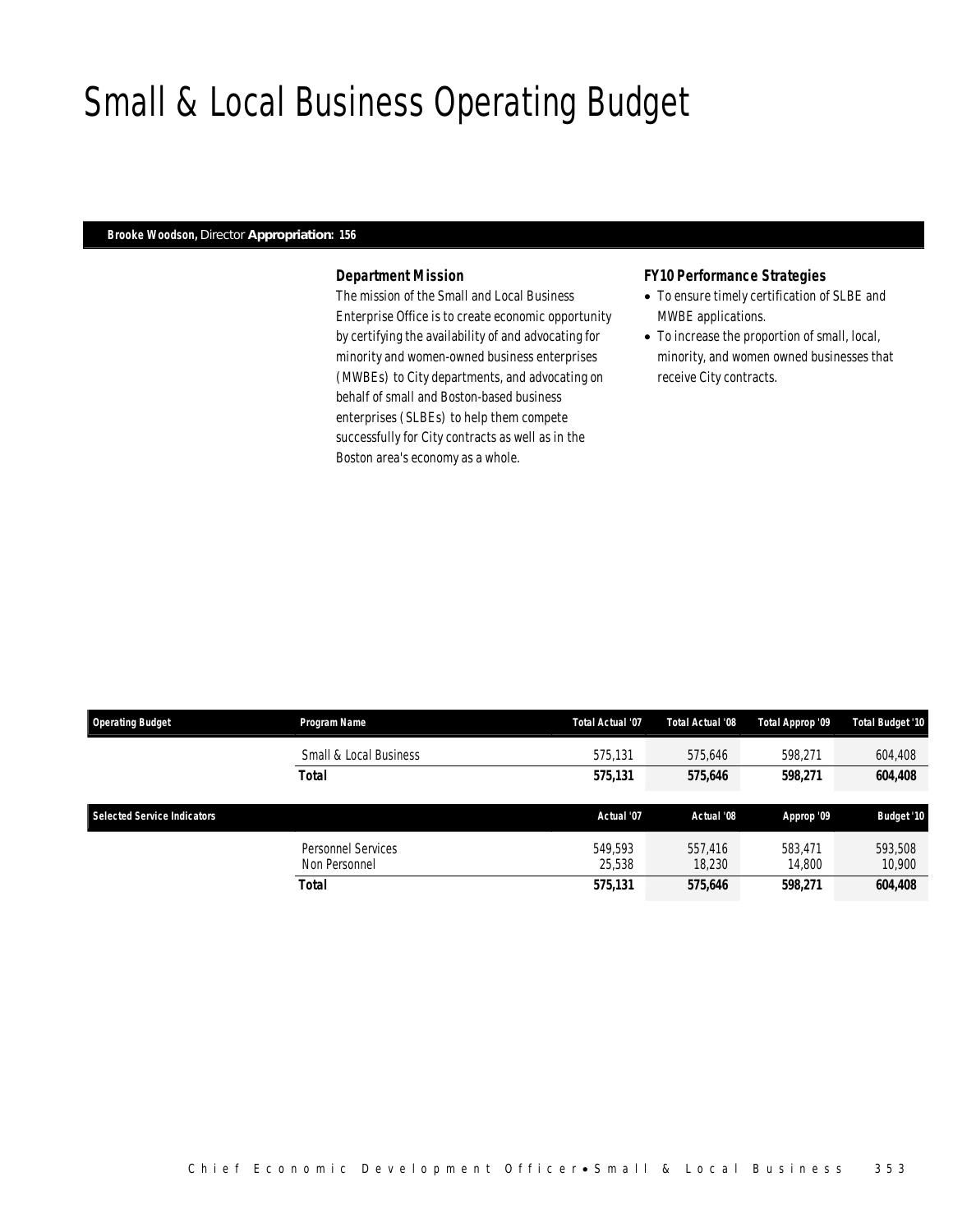# Small & Local Business Operating Budget



## *Authorizing Statutes*

- 2003 Executive Order on Small and Local Business Enterprise Department.
- CBC Ord. §§ 4-4.1-4-4.10.

## *Description of Services*

The Small and Local Business Enterprise Office assists City departments to contract with minority and women-owned businesses and small and Boston-based businesses. The Office provides outreach to minority, women, small and local businesses and assistance to City departments. It also monitors the performance of City departments and produces quarterly and annual performance reports. The Office promotes MWBE and SLBE participation on all City of Boston construction projects.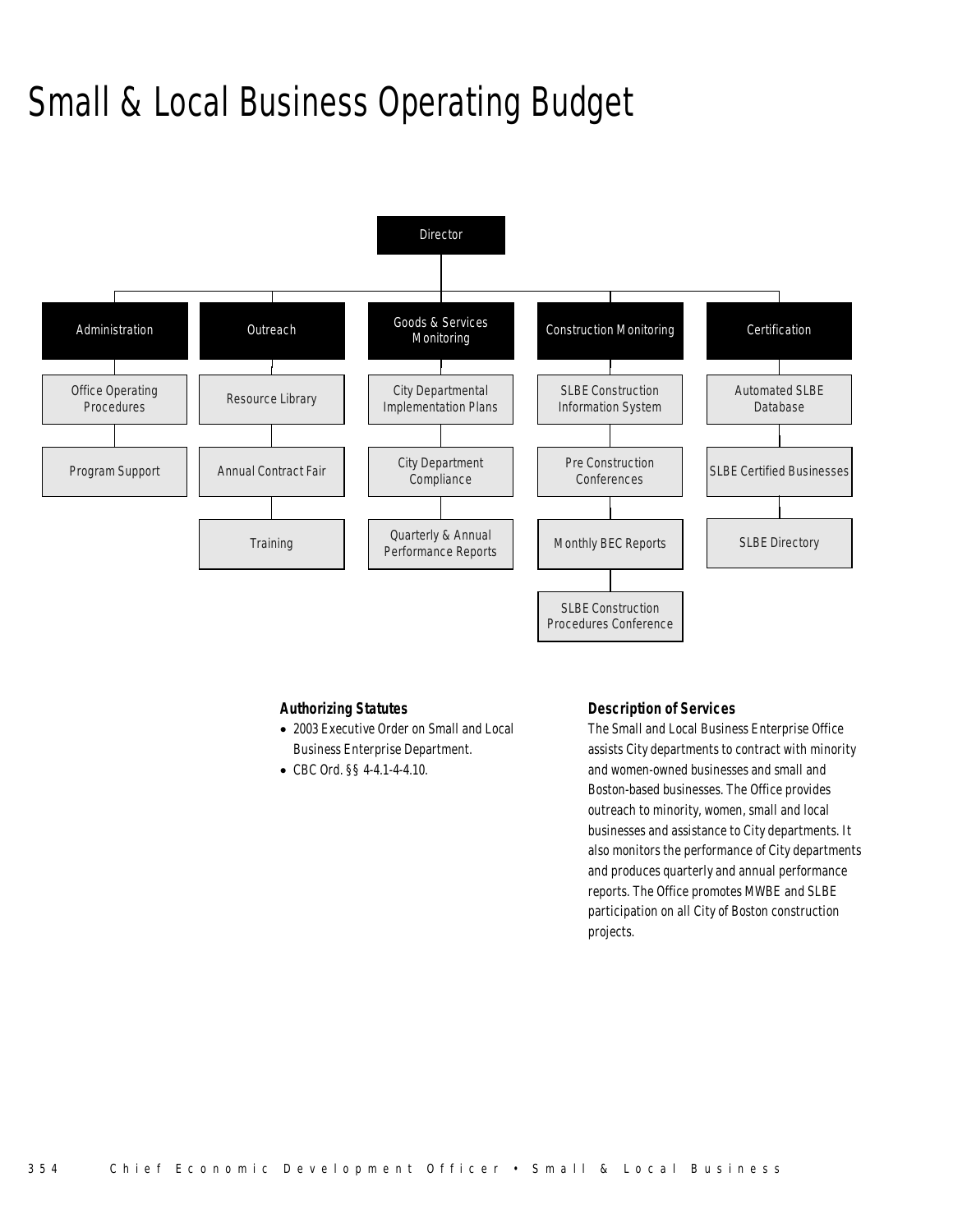# Department History

| <b>Personnel Services</b>       |                                       | FY07 Expenditure | FY08 Expenditure | FY09 Appropriation | FY10 Adopted     | Inc/Dec 09 vs 10 |
|---------------------------------|---------------------------------------|------------------|------------------|--------------------|------------------|------------------|
|                                 | 51000 Permanent Employees             | 537,502          | 525,397          | 557,471            | 593,508          | 36,037           |
|                                 | 51100 Emergency Employees             | 0                | 0                | $\mathbf 0$        | 0                | 0                |
|                                 | 51200 Overtime                        | $\mathbf 0$      | $\overline{0}$   | $\boldsymbol{0}$   | $\mathbf{0}$     | $\theta$         |
|                                 | 51600 Unemployment Compensation       | $\overline{0}$   | $\Omega$         | $\overline{0}$     | $\overline{0}$   | $\overline{0}$   |
|                                 | 51700 Workers' Compensation           | 12,091           | 32,019           | 26,000             | $\overline{0}$   | $-26,000$        |
|                                 | <b>Total Personnel Services</b>       | 549,593          | 557,416          | 583,471            | 593,508          | 10,037           |
| <b>Contractual Services</b>     |                                       | FY07 Expenditure | FY08 Expenditure | FY09 Appropriation | FY10 Adopted     | Inc/Dec 09 vs 10 |
|                                 | 52100 Communications                  | 4,745            | 4,605            | 5,400              | 5,400            | 0                |
|                                 | 52200 Utilities                       | $\theta$         | 0                | 0                  | $\mathbf 0$      | $\mathbf 0$      |
|                                 | 52400 Snow Removal                    | 0                | $\overline{0}$   | $\overline{0}$     | $\overline{0}$   | 0                |
|                                 | 52500 Garbage/Waste Removal           | 0                | 0                | $\overline{0}$     | $\overline{0}$   | 0                |
|                                 | 52600 Repairs Buildings & Structures  | 0                | $\mathbf{0}$     | $\overline{0}$     | $\mathbf{0}$     | $\mathbf 0$      |
|                                 | 52700 Repairs & Service of Equipment  | 1,035            | $\overline{0}$   | 1,250              | 1,250            | $\overline{0}$   |
|                                 | 52800 Transportation of Persons       | $\theta$         | 0                | $\overline{0}$     | $\mathbf{0}$     | $\overline{0}$   |
|                                 | 52900 Contracted Services             | 1,497            | 1,651            | 4,000              | 2,000            | $-2,000$         |
|                                 | <b>Total Contractual Services</b>     | 7,277            | 6,256            | 10,650             | 8,650            | $-2,000$         |
| <b>Supplies &amp; Materials</b> |                                       | FY07 Expenditure | FY08 Expenditure | FY09 Appropriation | FY10 Adopted     | Inc/Dec 09 vs 10 |
|                                 | 53000 Auto Energy Supplies            | $\boldsymbol{0}$ | $\boldsymbol{0}$ | $\mathbf 0$        | $\boldsymbol{0}$ | 0                |
|                                 | 53200 Food Supplies                   | 0                | $\mathbf{0}$     | 200                | $\overline{0}$   | $-200$           |
|                                 | 53400 Custodial Supplies              | 0                | $\mathbf{0}$     | $\overline{0}$     | $\mathbf 0$      | 0                |
|                                 | 53500 Med, Dental, & Hosp Supply      | 0                | $\mathbf 0$      | $\boldsymbol{0}$   | $\mathbf 0$      | $\mathbf{0}$     |
|                                 | 53600 Office Supplies and Materials   | 2,022            | 1,208            | 2,700              | 1,500            | $-1,200$         |
|                                 | 53700 Clothing Allowance              | $\theta$         | 0                | $\mathbf 0$        | $\mathbf 0$      | $\theta$         |
|                                 | 53800 Educational Supplies & Mat      | 0                | $\mathbf{0}$     | 0                  | $\overline{0}$   | $\overline{0}$   |
|                                 | 53900 Misc Supplies & Materials       | $\overline{0}$   | $\Omega$         | $\overline{0}$     | $\overline{0}$   | $\Omega$         |
|                                 | <b>Total Supplies &amp; Materials</b> | 2,022            | 1,208            | 2,900              | 1,500            | $-1,400$         |
| <b>Current Chgs &amp; Oblig</b> |                                       | FY07 Expenditure | FY08 Expenditure | FY09 Appropriation | FY10 Adopted     | Inc/Dec 09 vs 10 |
|                                 | 54300 Workers' Comp Medical           | 151              | 4,599            | $\boldsymbol{0}$   | $\boldsymbol{0}$ | 0                |
|                                 | 54400 Legal Liabilities               | $\theta$         | 0                | $\overline{0}$     | $\mathbf 0$      | $\mathbf 0$      |
|                                 | 54500 Aid To Veterans                 | 0                | $\Omega$         | 0                  | $\overline{0}$   | $\overline{0}$   |
|                                 | 54600 Current Charges H&I             | $\mathbf 0$      | 0                | $\overline{0}$     | $\mathbf{0}$     | $\mathbf{0}$     |
|                                 | 54700 Indemnification                 | 0                | $\mathbf{0}$     | 0                  | $\mathbf 0$      | $\theta$         |
|                                 | 54900 Other Current Charges           | 926              | 1,507            | 1,250              | 750              | $-500$           |
|                                 | Total Current Chgs & Oblig            | 1,077            | 6,106            | 1,250              | 750              | $-500$           |
| Equipment                       |                                       | FY07 Expenditure | FY08 Expenditure | FY09 Appropriation | FY10 Adopted     | Inc/Dec 09 vs 10 |
|                                 | 55000 Automotive Equipment            | $\boldsymbol{0}$ | 0                | $\boldsymbol{0}$   | $\boldsymbol{0}$ | 0                |
|                                 | 55400 Lease/Purchase                  | $\Omega$         | $\Omega$         | $\Omega$           | $\Omega$         | $\Omega$         |
|                                 | 55600 Office Furniture & Equipment    | 1,700            | 2,050            | $\boldsymbol{0}$   | $\boldsymbol{0}$ | $\mathbf 0$      |
|                                 | 55900 Misc Equipment                  | 13,462           | 2,610            | 0                  | $\boldsymbol{0}$ | 0                |
|                                 | <b>Total Equipment</b>                | 15,162           | 4,660            | 0                  | 0                | 0                |
| Other                           |                                       | FY07 Expenditure | FY08 Expenditure | FY09 Appropriation | FY10 Adopted     | Inc/Dec 09 vs 10 |
|                                 | 56200 Special Appropriation           | $\boldsymbol{0}$ | 0                | 0                  | 0                | 0                |
|                                 | 57200 Structures & Improvements       | $\boldsymbol{0}$ | 0                | $\boldsymbol{0}$   | $\mathbf 0$      | $\theta$         |
|                                 | 58000 Land & Non-Structure            | 0                | 0                | 0                  | $\mathbf{0}$     | 0                |
|                                 | <b>Total Other</b>                    | 0                | 0                | 0                  | 0                | 0                |
|                                 | <b>Grand Total</b>                    | 575,131          | 575,646          | 598,271            | 604,408          | 6,137            |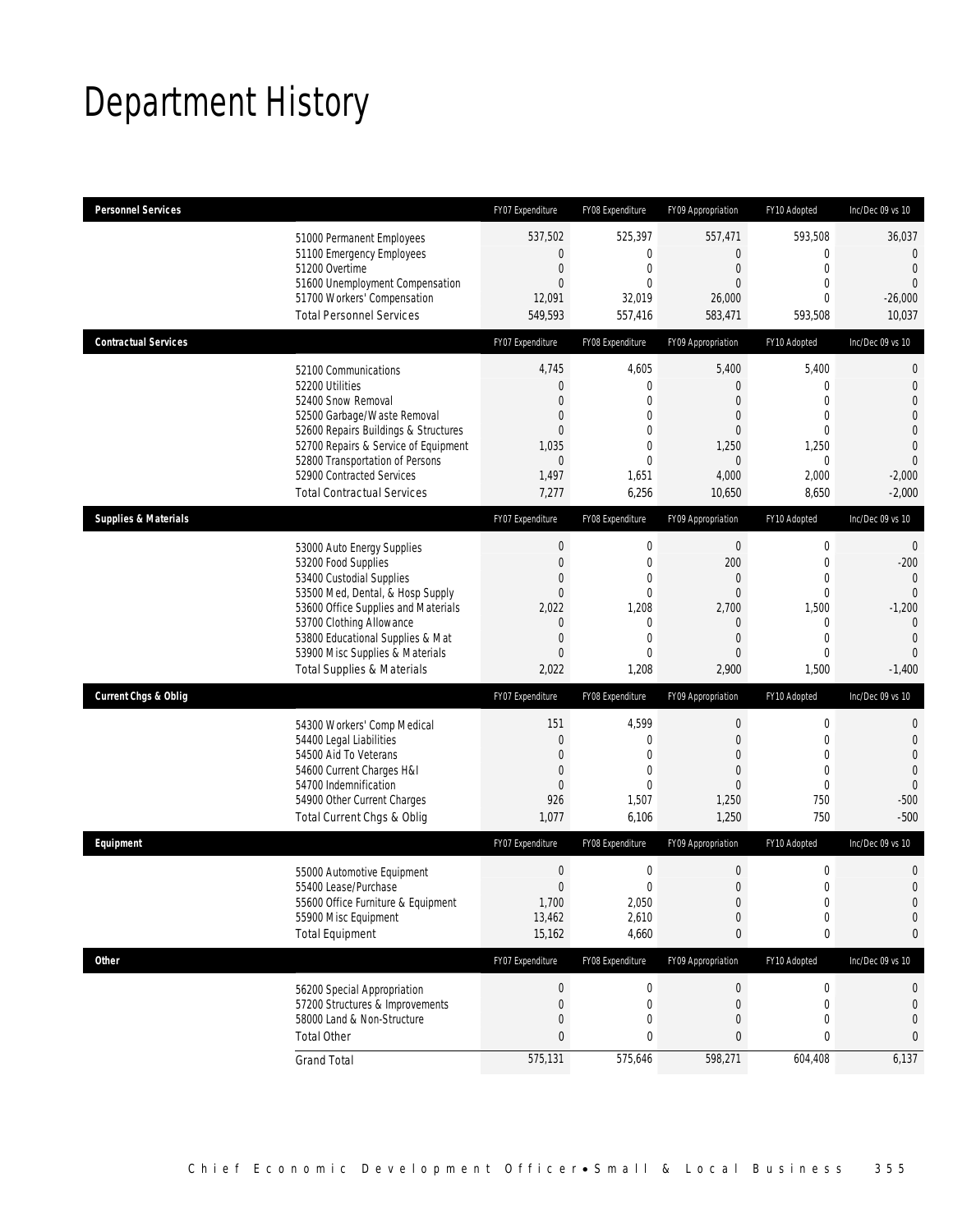# Department Personnel

| Title              | Union<br>Code   | Grade     | Position | FY10 Salary | Title                     | Union<br>Code   | Grade | Position | FY10 Salary    |
|--------------------|-----------------|-----------|----------|-------------|---------------------------|-----------------|-------|----------|----------------|
| Office Manager     | SU <sub>4</sub> | 16        | 1.00     | 60,150      | Prin_Admin_Assistant      | SE <sub>1</sub> | 08    | 1.00     | 84,305         |
| Admin Asst (M/Wbe) | SU <sub>4</sub> | 16        | 2.00     | 120,300     | Prin AdminAsst            | <b>EXM</b>      | 08    | 1.00     | 84,305         |
| Exec Asst(MWBE)    | EXM             | <b>NG</b> | 1.00     | 102,046     | Sr Adm Anl                | SE <sub>1</sub> | 06    | 1.00     | 70,199         |
|                    |                 |           |          |             | Prin Research Analyst     | SE <sub>1</sub> | 06    | 1.00     | 70,199         |
|                    |                 |           |          |             | <b>Total</b>              |                 |       | 8        | 591,502        |
|                    |                 |           |          |             | <b>Adjustments</b>        |                 |       |          |                |
|                    |                 |           |          |             | Differential Payments     |                 |       |          | $\overline{0}$ |
|                    |                 |           |          |             | Other                     |                 |       |          | 2,006          |
|                    |                 |           |          |             | Chargebacks               |                 |       |          | $\mathbf 0$    |
|                    |                 |           |          |             | <b>Salary Savings</b>     |                 |       |          | $\mathbf 0$    |
|                    |                 |           |          |             | <b>FY10 Total Request</b> |                 |       |          | 593,508        |